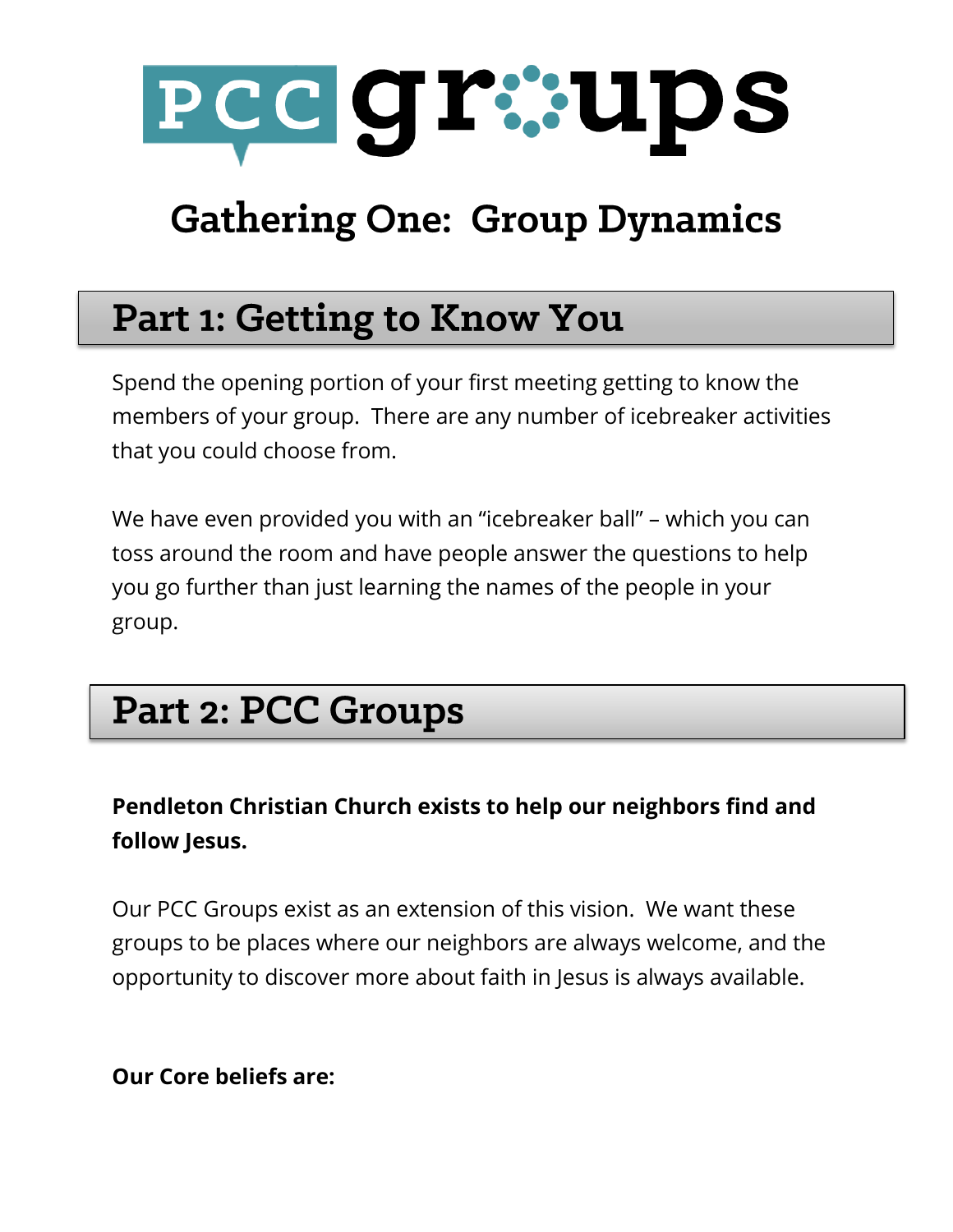*We believe …*

- Growing people change. *(Discipleship)*
- We can't do life alone. *(Connection/Community)*
- We can't out-give God. *(Giving/Stewardship)*
- Saved people serve people. *(Service)*
- Found people find people. *(Evangelism)*

Each of these beliefs are connected in one way or another to our PCC groups – but perhaps the greatest connection is found in the belief:

#### **"We can't do life alone."**

We all know how difficult life can be. No matter who you are, what you believe, or where you come from life can be challenging.

There are many scientific studies that have proven that living in isolation is actually harmful to our health.

It's as if God has hard-wired us for community. Relationships are built into our DNA.

We are told in that during creation, God saw what he made and it was "good".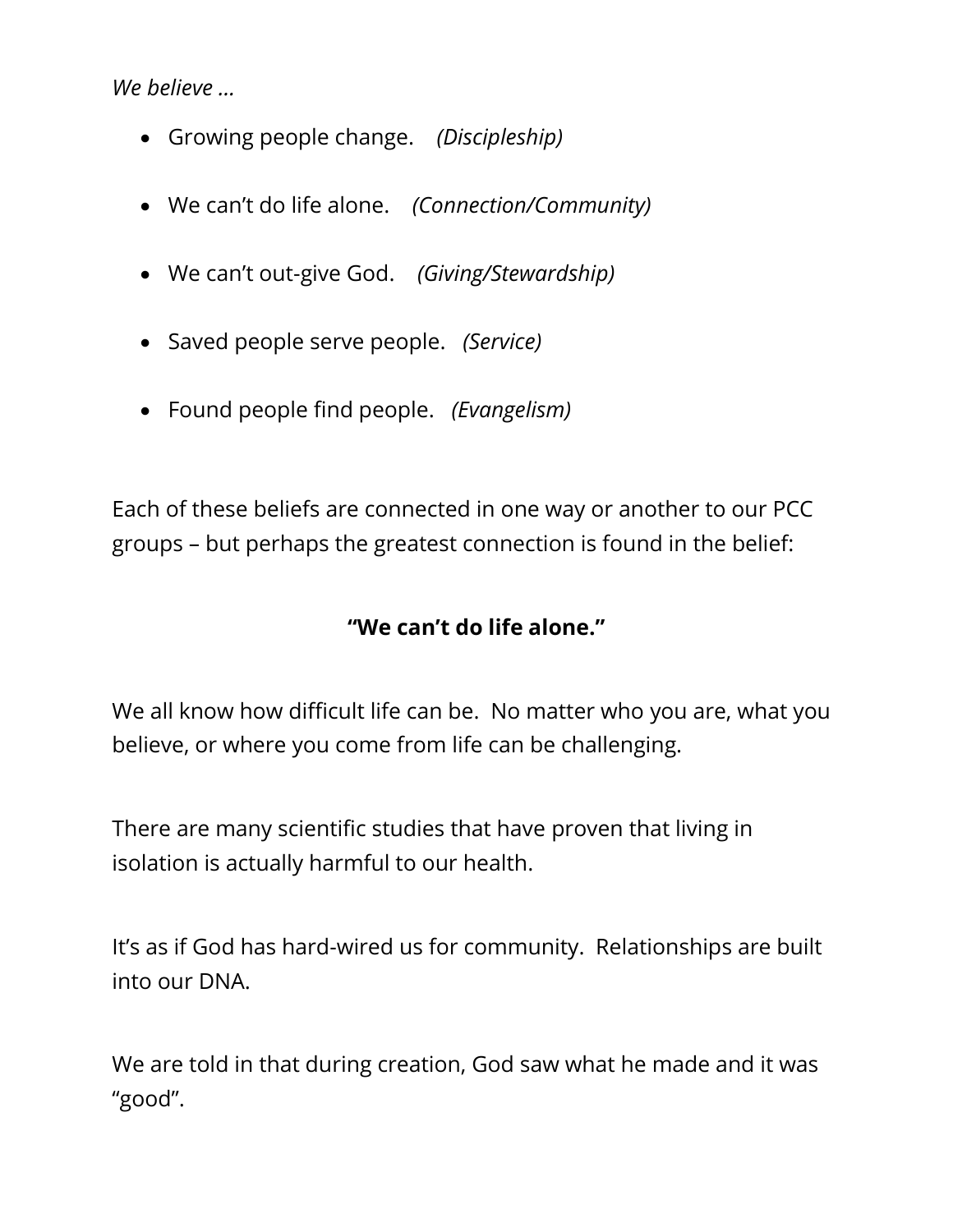There was light and it was good. There was the land and sea and it was good. There were plants and trees and all kinds of fruit and they were good. Day and night – good. Flying creatures, walking creatures and crawling creatures – all good.

Then we read this in Genesis 1:26 & 27

Then God said, "*Let us make man in our image, in our likeness …*

So God created Adam and placed him in the garden … but there was something different about this part of God's creation:

Genesis 2:18 – *"The Lord God said, "It is not good for man to be alone. I will make a helper suitable for him."*

The only thing that was not good – in the original creation was that man was alone.

### **God created us for community. We all need relationships.**

In the wisdom literature of Proverbs we are told that,

"As iron sharpens iron, so one person sharpens another." (Proverbs 27:17)

God's strategic design is that through community and through relationships we would become more like Him. Because God himself is made up of relationships – remember "Let US make man in OUR image, in OUR likeness.

Father, Son & Holy Spirit the perfect example of connection and community.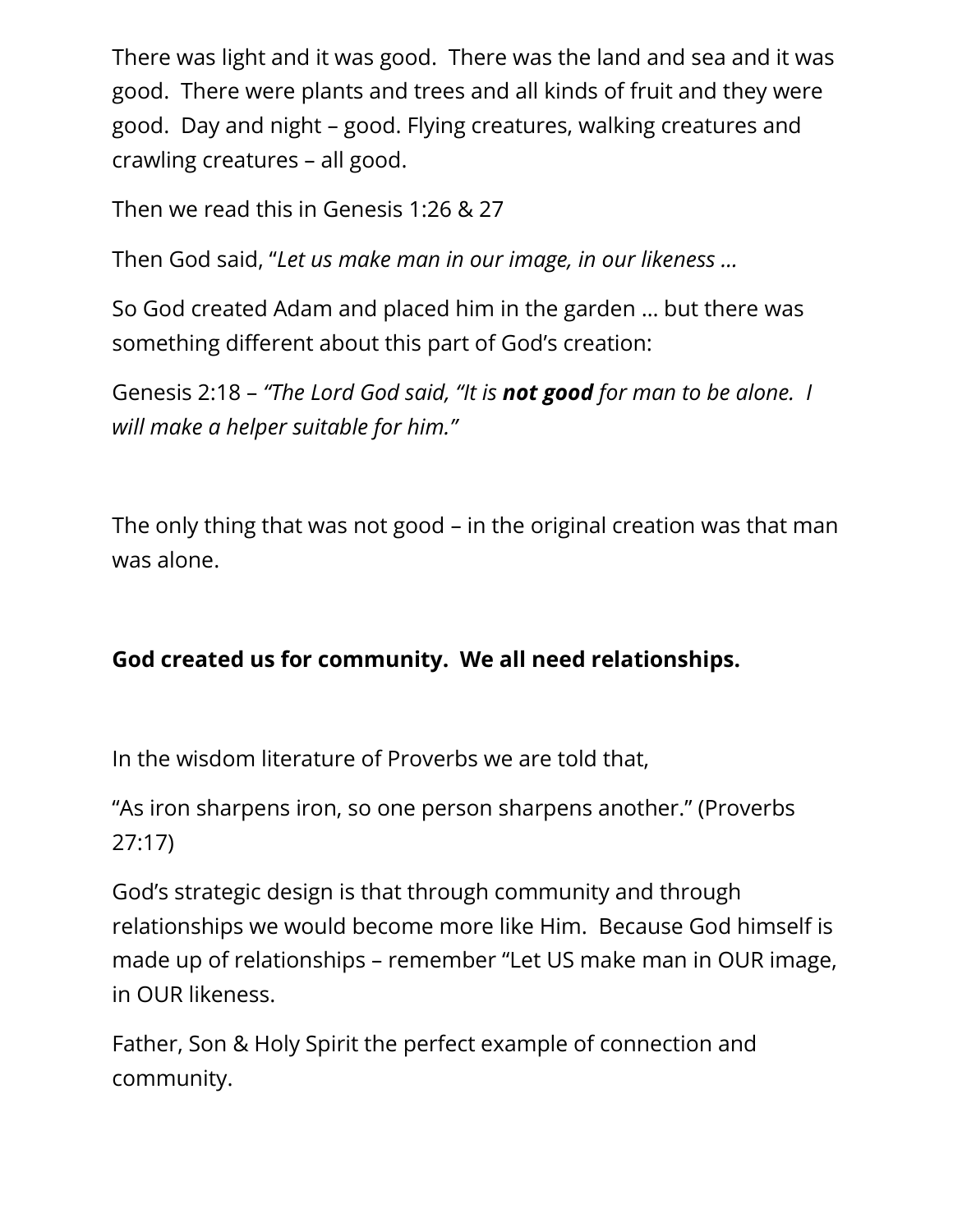We need each other – we need these relationships to navigate life and help each other follow Jesus to the best of our ability.

The early church understood how important this was, we are told that "they devoted themselves to the apostles' teaching and to the fellowship, to the breaking of bread and prayer." (Acts 2)

Even the author of Hebrews implores us to make sure we do not give up meeting together, as some are in the habit of doing, but to encourage one another regularly (Hebrews 10:25)

If we want to follow Jesus well, if we want to reach our neighbors and help them do the same – then a PCC group is a wonderful place to grow in connection and community.

## Part 3: Common Courtesies

PCC Groups are all about living out three main ideas: connecting in relationships, growing spiritually and caring for others.

*(Go around the room and have each person read one expectation. Agreeing to these ideas will help everyone get the most out of the PCC Group experience.)*

*(Helpful hint: It is good idea to review these common courtesies when new people join the group and/or you begin a new study)*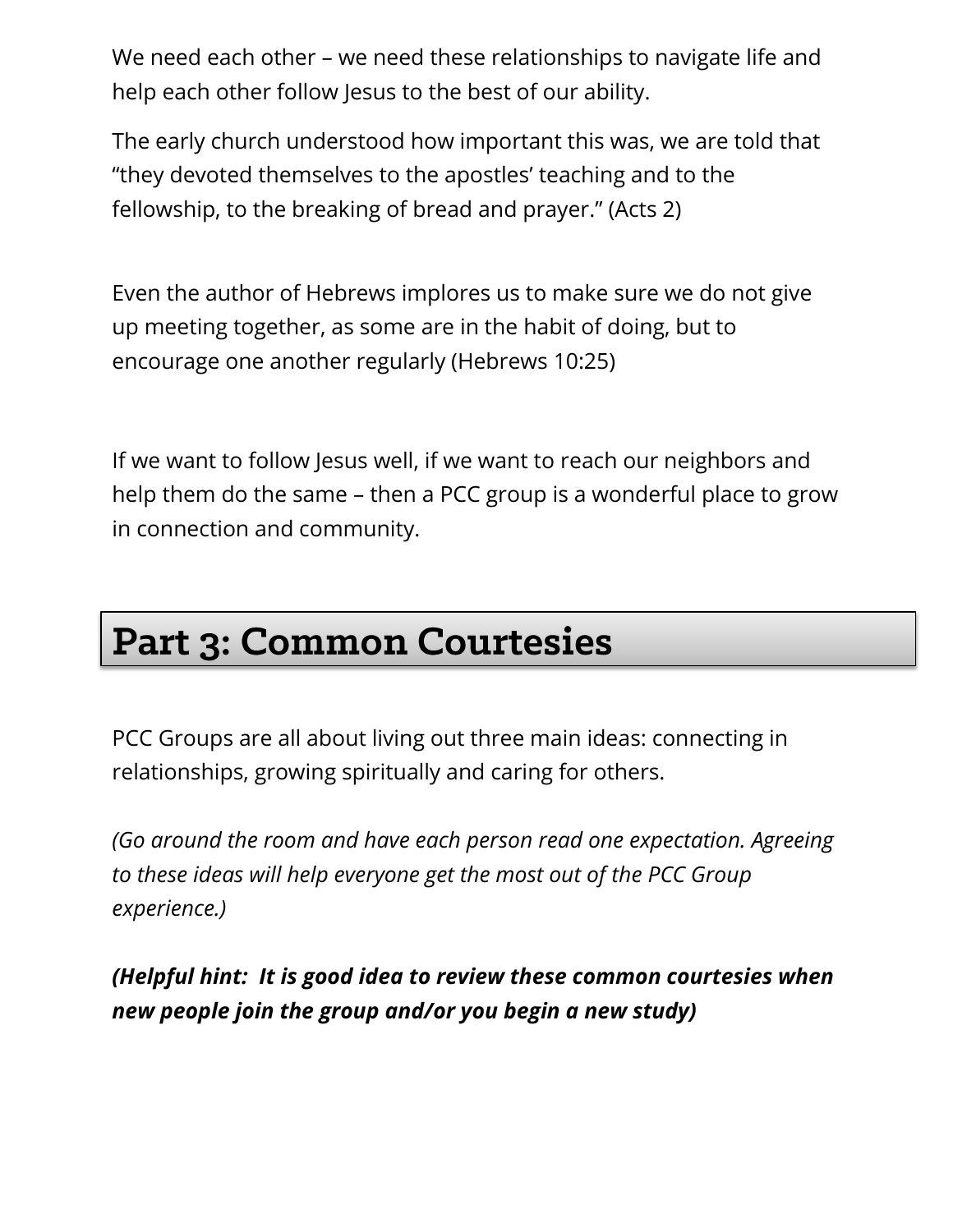#### **We agree to the following expectations:**

**SHOW UP:** I'll prioritize the scheduled PCC Group meeting and someone know in advance if I'm going to miss the meeting.

**SHOW RESPECT:** I'll accept everyone without judgement. I'll listen well and refrain from giving quick answers, simple fixes or engaging in side conversations.

**BE SELF-AWARE:** I'll stretch myself to be as open and honest as I can with my perspectives and experiences. I understand that some of us speak often and some remain quiet, so I'll be aware of not dominating the discussion or always leaving the weight of it to others.

**TAKE OWNERSHIP:** I'll do my part to help create a great group by sharing roles within the group and challenging everyone to grow. Participation from everyone will determine the success of the group overall.

**FACE CONFLICT:** Community can be very messy and conflicts may emerge. I'll offer grace to others and will seek solutions to disagreements rather than leaving the group. I realize that God might use conflict in my spiritual formation in some way I don't currently understand. Matthew 18:15-20 gives us a clear method for resolving conflict with other believers. It's important that we all commit to following this example when issues come up between members of this group.

**KEEP IT CONFIDENTIAL:** I'll vigorously respect confidentiality. What I hear and say in the group stays in the group (unless a person is a danger to themselves, others or they are engaged in illegal activity\*).